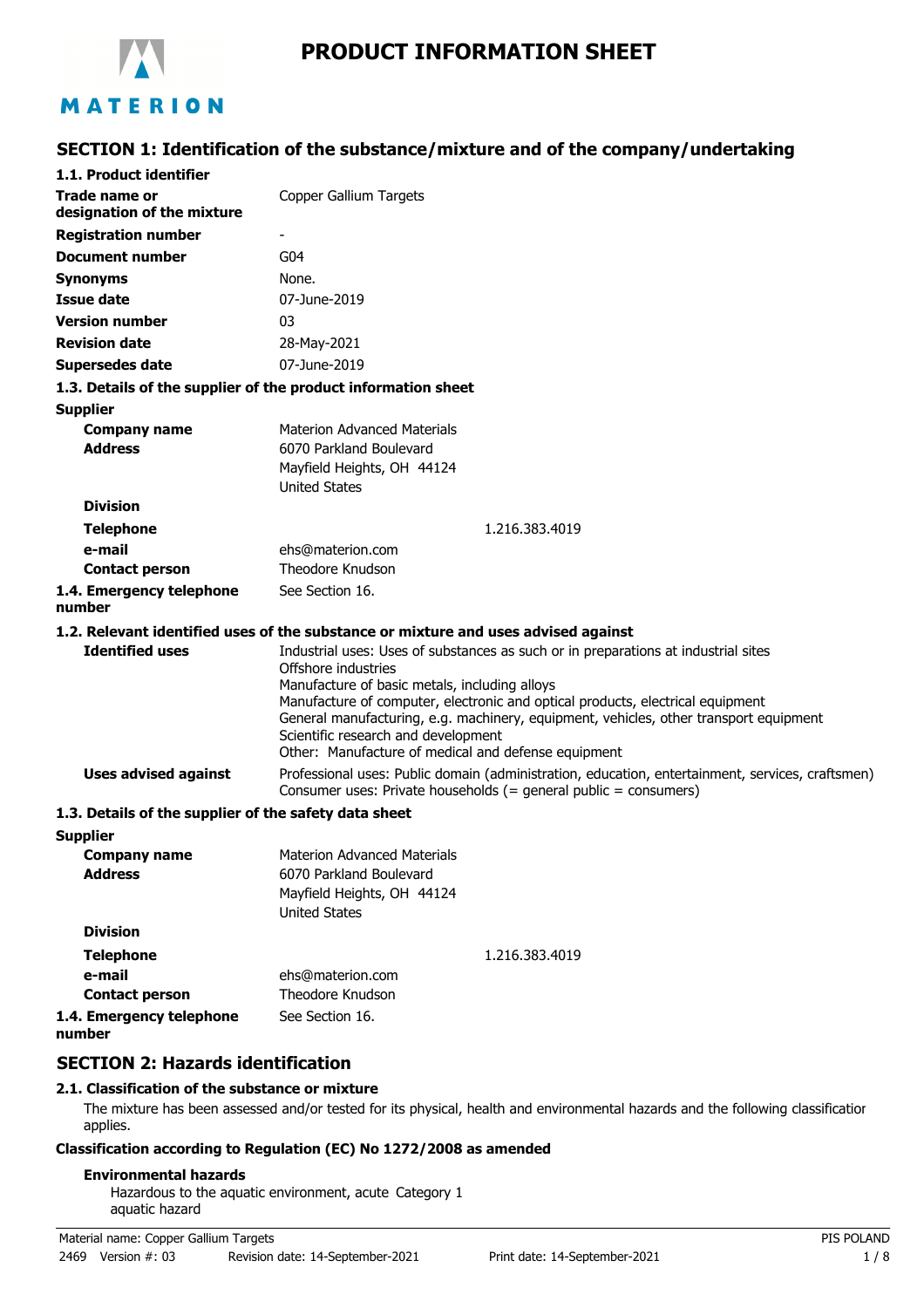| Hazardous to the aquatic environment,<br>long-term aquatic hazard |                                 | Category 1                                                 |                                                                                                                                                                                                                                                                       |              |
|-------------------------------------------------------------------|---------------------------------|------------------------------------------------------------|-----------------------------------------------------------------------------------------------------------------------------------------------------------------------------------------------------------------------------------------------------------------------|--------------|
| <b>Hazard summary</b>                                             |                                 |                                                            | The material as sold in solid form is generally not considered hazardous. However, if the process<br>involves grinding, melting, cutting or any other process that causes a release of dust or fumes,<br>hazardous levels of airborne particulate could be generated. |              |
| 2.2. Label elements                                               |                                 |                                                            |                                                                                                                                                                                                                                                                       |              |
| Label according to Regulation (EC) No. 1272/2008 as amended       |                                 |                                                            |                                                                                                                                                                                                                                                                       |              |
| <b>Contains:</b>                                                  |                                 |                                                            | COPPER FLAKES (COATED WITH ALIPHATIC ACID), Gallium                                                                                                                                                                                                                   |              |
| <b>Hazard pictograms</b>                                          | None.                           |                                                            |                                                                                                                                                                                                                                                                       |              |
| <b>Signal word</b>                                                | None.                           |                                                            |                                                                                                                                                                                                                                                                       |              |
| <b>Hazard statements</b>                                          |                                 | The mixture does not meet the criteria for classification. |                                                                                                                                                                                                                                                                       |              |
| <b>Precautionary statements</b><br><b>Prevention</b>              |                                 |                                                            |                                                                                                                                                                                                                                                                       |              |
| P264                                                              | Wash thoroughly after handling. |                                                            |                                                                                                                                                                                                                                                                       |              |
| <b>Response</b>                                                   |                                 |                                                            |                                                                                                                                                                                                                                                                       |              |
| $P305 + P351 + P338$                                              | easy to do. Continue rinsing.   |                                                            | If in eyes: Rinse cautiously with water for several minutes. Remove contact lenses, if present and                                                                                                                                                                    |              |
| <b>Storage</b>                                                    |                                 |                                                            |                                                                                                                                                                                                                                                                       |              |
| P405                                                              | Store locked up.                |                                                            |                                                                                                                                                                                                                                                                       |              |
| <b>Disposal</b>                                                   |                                 |                                                            |                                                                                                                                                                                                                                                                       |              |
| P501                                                              |                                 |                                                            | Dispose of contents/container in accordance with local/regional/national/international regulations.                                                                                                                                                                   |              |
| <b>Supplemental label</b><br>information                          |                                 |                                                            | For further information, please contact the Product Stewardship Department at +1.216.383.4019.                                                                                                                                                                        |              |
| 2.3. Other hazards                                                |                                 | Not a PBT or vPvB substance or mixture.                    |                                                                                                                                                                                                                                                                       |              |
| <b>SECTION 3: Composition/information on ingredients</b>          |                                 |                                                            |                                                                                                                                                                                                                                                                       |              |
| 3.2. Mixtures                                                     |                                 |                                                            |                                                                                                                                                                                                                                                                       |              |
| <b>General information</b>                                        |                                 |                                                            |                                                                                                                                                                                                                                                                       |              |
| <b>Chemical name</b>                                              | $\frac{0}{0}$                   | CAS-No. / EC<br>No.                                        | <b>REACH Registration No. Index No.</b>                                                                                                                                                                                                                               | <b>Notes</b> |
| COPPER FLAKES (COATED WITH<br>ALIPHATIC ACID)                     | $55 - 85$                       | 7440-50-8<br>231-159-6                                     | 01-2119480154-42-0080                                                                                                                                                                                                                                                 |              |
|                                                                   | <b>Classification: -</b>        |                                                            |                                                                                                                                                                                                                                                                       |              |
| Gallium                                                           | $15 - 45$                       | 7440-55-3                                                  |                                                                                                                                                                                                                                                                       |              |

#### **SECTION 4: First aid measures**

**General information**

If you feel unwell, seek medical advice (show the label where possible). Ensure that medical personnel are aware of the material(s) involved, and take precautions to protect themselves.

## **4.1. Description of first aid measures**

| <b>Inhalation</b>                                                                        | Move to fresh air. Call a physician if symptoms develop or persist.         |
|------------------------------------------------------------------------------------------|-----------------------------------------------------------------------------|
| Skin contact                                                                             | Get medical attention if irritation develops and persists.                  |
| Eye contact                                                                              | Rinse with water. Get medical attention if irritation develops or persists. |
| <b>Ingestion</b>                                                                         | Rinse mouth. Get medical attention if symptoms occur.                       |
| 4.2. Most important<br>symptoms and effects, both<br>acute and delayed                   | Direct contact with eyes may cause temporary irritation.                    |
| 4.3. Indication of any<br>immediate medical attention<br>and special treatment<br>needed | Treat symptomatically.                                                      |
| <b>SECTION 5: Firefighting measures</b>                                                  |                                                                             |
| <b>General fire hazards</b>                                                              | No unusual fire or explosion hazards noted.                                 |
| 5.1. Extinguishing media                                                                 |                                                                             |

**Classification:** Skin Corr. 1C;H314, Eye Dam. 1;H318

-Gallium -7440-55-3

231-163-8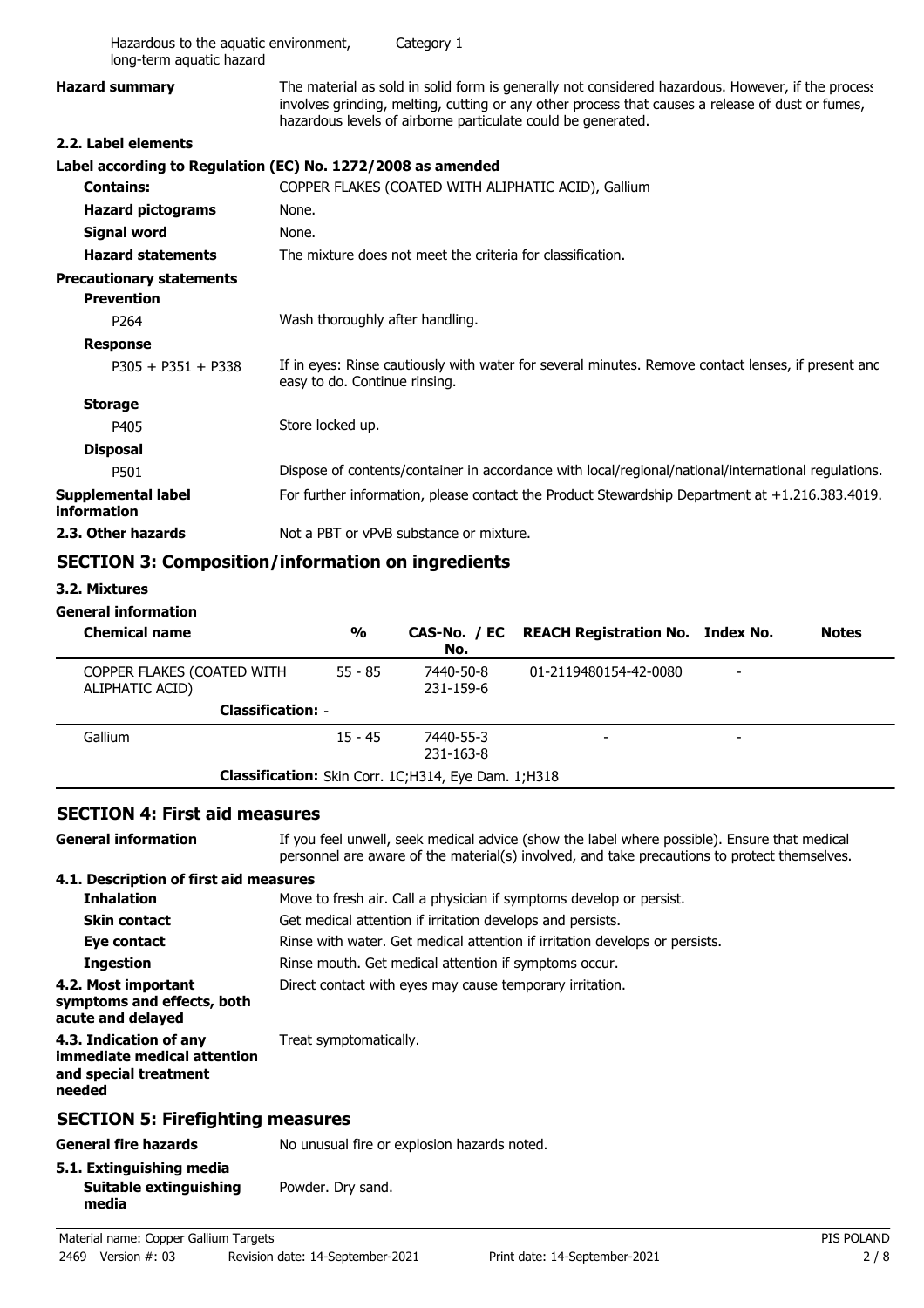| Unsuitable extinguishing<br>media                                                          | Do not use water jet as an extinguisher, as this will spread the fire.                        |
|--------------------------------------------------------------------------------------------|-----------------------------------------------------------------------------------------------|
| 5.2. Special hazards arising<br>from the substance or<br>mixture                           | This product is not flammable.                                                                |
| 5.3. Advice for firefighters<br><b>Special protective</b><br>equipment for<br>firefighters | Self-contained breathing apparatus and full protective clothing must be worn in case of fire. |
| <b>Special firefighting</b><br>procedures                                                  | Use water spray to cool unopened containers.                                                  |
| <b>Specific methods</b>                                                                    | Use standard firefighting procedures and consider the hazards of other involved materials.    |

### **SECTION 6: Accidental release measures**

#### **6.1. Personal precautions, protective equipment and emergency procedures** Wear appropriate protective equipment and clothing during clean-up. Ensure adequate ventilation. For personal protection, see section 8 of the PIS. **For non-emergency personnel For emergency** Keep unnecessary personnel away. **responders** Avoid release to the environment. Inform appropriate managerial or supervisory personnel of all environmental releases. **6.2. Environmental precautions 6.3. Methods and material for** Stop the flow of material, if this is without risk. **containment and cleaning up 6.4. Reference to other** For personal protection, see section 8 of the PIS. For waste disposal, see section 13 of the PIS. **sections**

### **SECTION 7: Handling and storage**

| 7.1. Precautions for safe<br>handling                                          | Provide adequate ventilation. Avoid prolonged exposure. Wear appropriate personal protective<br>equipment. Avoid release to the environment. |
|--------------------------------------------------------------------------------|----------------------------------------------------------------------------------------------------------------------------------------------|
| 7.2. Conditions for safe<br>storage, including any<br><i>incompatibilities</i> | Store locked up.                                                                                                                             |
| 7.3. Specific end use(s)                                                       | Not available.                                                                                                                               |

### **SECTION 8: Exposure controls/personal protection**

#### **8.1. Control parameters**

#### **Occupational exposure limits**

| <b>Components</b>                                                | Type                                                                  | concentrations and intensities of harmful health factors in the work environment, Journal of Laws 2014, item 817<br><b>Value</b>                                                                                                                                                                                                                                                                                           |
|------------------------------------------------------------------|-----------------------------------------------------------------------|----------------------------------------------------------------------------------------------------------------------------------------------------------------------------------------------------------------------------------------------------------------------------------------------------------------------------------------------------------------------------------------------------------------------------|
| COPPER FLAKES (COATED<br>WITH ALIPHATIC ACID)<br>(CAS 7440-50-8) | <b>TWA</b>                                                            | $0,2$ mg/m3                                                                                                                                                                                                                                                                                                                                                                                                                |
| Biological limit values                                          | No biological exposure limits noted for the ingredient(s).            |                                                                                                                                                                                                                                                                                                                                                                                                                            |
| <b>Recommended monitoring</b><br>procedures                      | Follow standard monitoring procedures.                                |                                                                                                                                                                                                                                                                                                                                                                                                                            |
| <b>Derived no effect levels</b><br>(DNELs)                       | Not available.                                                        |                                                                                                                                                                                                                                                                                                                                                                                                                            |
| <b>Predicted no effect</b><br>concentrations (PNECs)             | Not available.                                                        |                                                                                                                                                                                                                                                                                                                                                                                                                            |
| 8.2. Exposure controls                                           |                                                                       |                                                                                                                                                                                                                                                                                                                                                                                                                            |
| <b>Appropriate engineering</b><br>controls                       | and emergency shower must be available when handling this product.    | Good general ventilation (typically 10 air changes per hour) should be used. Ventilation rates should<br>be matched to conditions. If applicable, use process enclosures, local exhaust ventilation, or other<br>engineering controls to maintain airborne levels below recommended exposure limits. If exposure<br>limits have not been established, maintain airborne levels to an acceptable level. Eye wash facilities |
|                                                                  | Individual protection measures, such as personal protective equipment |                                                                                                                                                                                                                                                                                                                                                                                                                            |
| <b>General information</b>                                       | Wear suitable protective clothing.                                    |                                                                                                                                                                                                                                                                                                                                                                                                                            |
| Eye/face protection                                              |                                                                       | Wear approved safety glasses, goggles, face shield and/or welder's helmet when risk of eye injury<br>is present, particularly during operations that generate dust, mist or fume.                                                                                                                                                                                                                                          |
| <b>Skin protection</b>                                           |                                                                       |                                                                                                                                                                                                                                                                                                                                                                                                                            |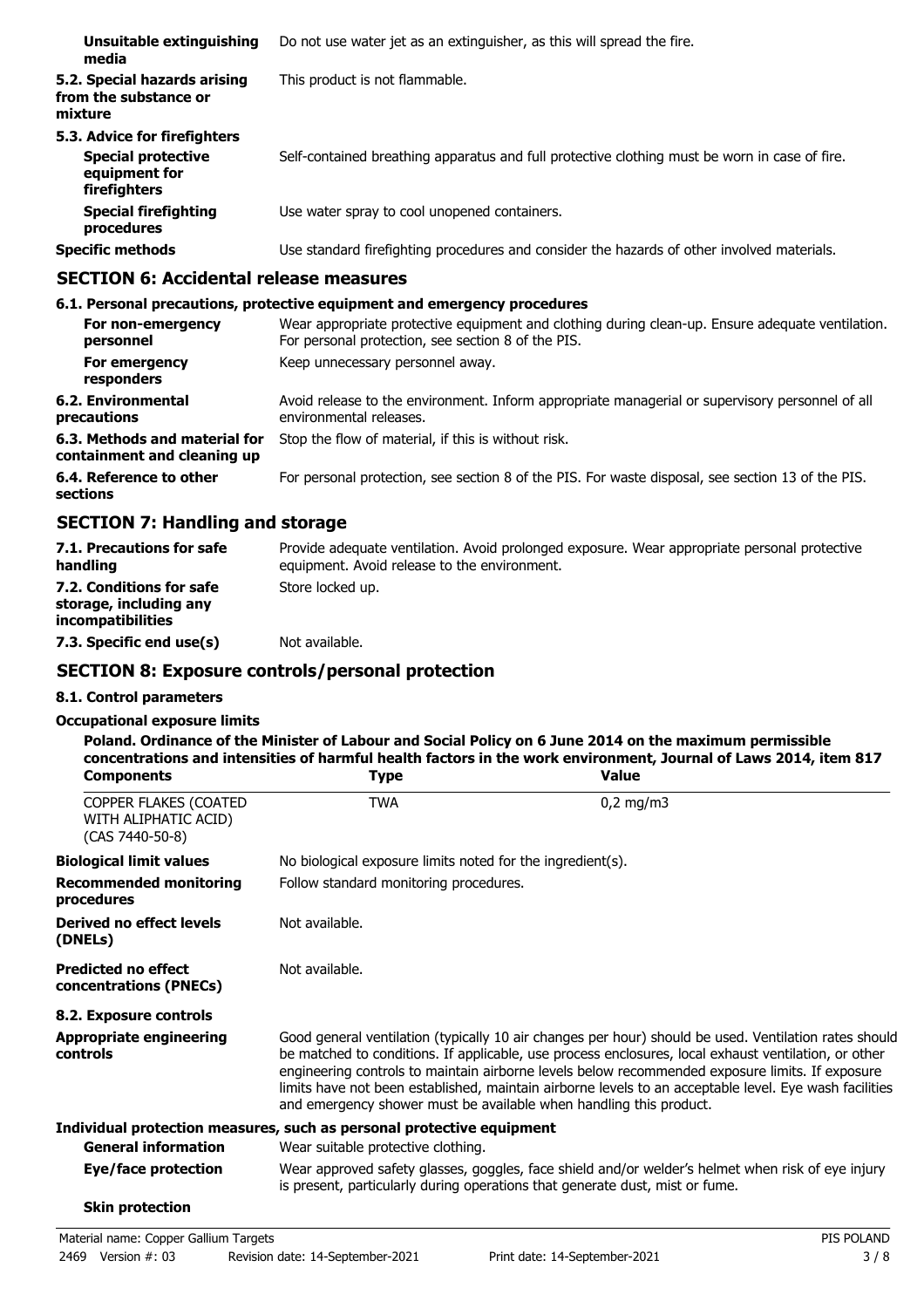| - Hand protection                         | Wear gloves to prevent metal cuts and skin abrasions during handling.                                                                                                                                                                                      |
|-------------------------------------------|------------------------------------------------------------------------------------------------------------------------------------------------------------------------------------------------------------------------------------------------------------|
| - Other                                   | Wear necessary protective equipment.                                                                                                                                                                                                                       |
| <b>Respiratory protection</b>             | In case of insufficient ventilation, wear suitable respiratory equipment.                                                                                                                                                                                  |
| <b>Thermal hazards</b>                    | Not applicable.                                                                                                                                                                                                                                            |
| <b>Hygiene measures</b>                   | Keep away from food and drink. Always observe good personal hygiene measures, such as washing<br>after handling the material and before eating, drinking, and/or smoking. Routinely wash work<br>clothing and protective equipment to remove contaminants. |
| <b>Environmental exposure</b><br>controls | Environmental manager must be informed of all major releases.                                                                                                                                                                                              |

# **SECTION 9: Physical and chemical properties**

### **9.1. Information on basic physical and chemical properties**

| <b>Appearance</b>                                    | Solid.                                                   |
|------------------------------------------------------|----------------------------------------------------------|
| <b>Physical state</b>                                | Solid.                                                   |
| <b>Form</b>                                          | Solid.                                                   |
| Colour                                               | Brass.                                                   |
| Odour                                                | None.                                                    |
| <b>Odour threshold</b>                               | Not applicable.                                          |
| рH                                                   | Not applicable.                                          |
| <b>Melting point/freezing point</b>                  | 485 - 980 °C (905 - 1796 °F) estimated / Not applicable. |
| <b>Initial boiling point and</b><br>boiling range    | Not applicable.                                          |
| <b>Flash point</b>                                   | Not applicable.                                          |
| <b>Evaporation rate</b>                              | Not applicable.                                          |
| <b>Flammability (solid, gas)</b>                     | Not applicable.                                          |
| <b>Upper/lower flammability or explosive limits</b>  |                                                          |
| <b>Flammability limit - lower</b><br>(%)             | Not applicable.                                          |
| <b>Flammability limit - lower</b><br>(%) temperature | Not applicable.                                          |
| <b>Flammability limit -</b><br>upper $(\% )$         | Not applicable.                                          |
| <b>Flammability limit -</b><br>upper (%) temperature | Not applicable.                                          |
| <b>Explosive limit - lower (</b><br>%)               | Not applicable.                                          |
| <b>Explosive limit - lower (</b><br>%) temperature   | Not applicable.                                          |
| <b>Explosive limit - upper</b><br>(%)                | Not applicable.                                          |
| <b>Explosive limit - upper (</b><br>%) temperature   | Not applicable.                                          |
| Vapour pressure                                      | Not applicable.                                          |
| <b>Vapour density</b>                                | Not applicable.                                          |
| <b>Relative density</b>                              | Not applicable.                                          |
| Solubility(ies)                                      |                                                          |
| <b>Solubility (water)</b>                            | Insoluble.                                               |
| <b>Partition coefficient</b><br>(n-octanol/water)    | Not applicable.                                          |
| <b>Auto-ignition temperature</b>                     | Not applicable.                                          |
| <b>Decomposition temperature</b>                     | Not applicable.                                          |
| <b>Viscosity</b>                                     | Not applicable.                                          |
| <b>Explosive properties</b>                          | Not explosive.                                           |
| <b>Oxidising properties</b>                          | Not oxidising.                                           |
| 9.2. Other information                               |                                                          |
| <b>Density</b>                                       | 7,20 - 8,30 g/cm3 estimated                              |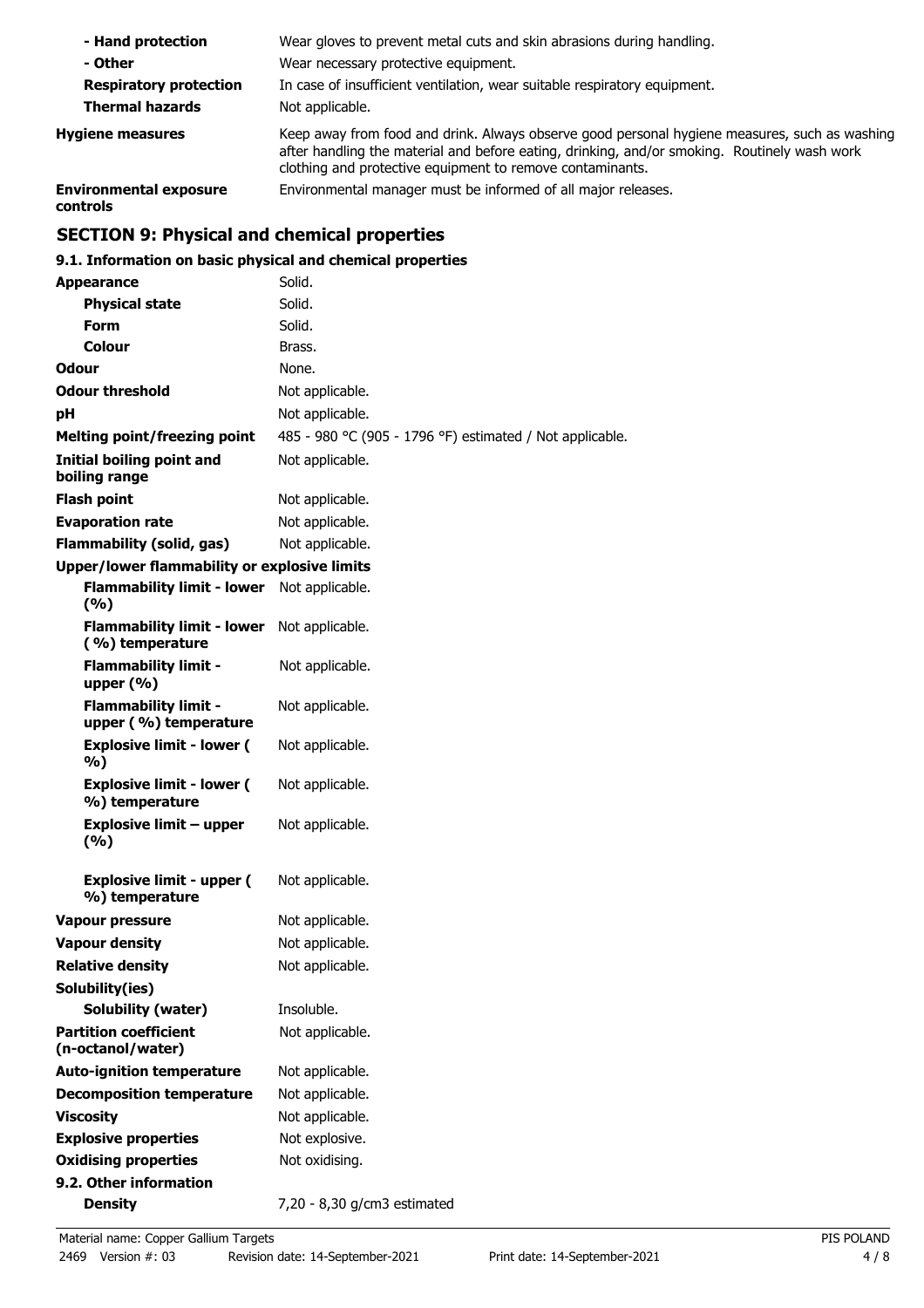| <b>Flammability</b>     | Not applicable. |
|-------------------------|-----------------|
| <b>Specific gravity</b> | 7,92 estimated  |

### **SECTION 10: Stability and reactivity**

| 10.1. Reactivity                            | The product is stable and non-reactive under normal conditions of use, storage and transport. |
|---------------------------------------------|-----------------------------------------------------------------------------------------------|
| 10.2. Chemical stability                    | Material is stable under normal conditions.                                                   |
| 10.3. Possibility of hazardous<br>reactions | No dangerous reaction known under conditions of normal use.                                   |
| 10.4. Conditions to avoid                   | Contact with incompatible materials.                                                          |
| 10.5. Incompatible materials                | Acids. Bases.                                                                                 |
| 10.6. Hazardous<br>decomposition products   | No hazardous decomposition products are known.                                                |

## **SECTION 11: Toxicological information**

**General information CCCUPATION** Occupational exposure to the substance or mixture may cause adverse effects.

#### **Information on likely routes of exposure**

| <b>Inhalation</b>   | Prolonged inhalation may be harmful.          |  |
|---------------------|-----------------------------------------------|--|
| <b>Skin contact</b> | Not relevant, due to the form of the product. |  |
| Eye contact         | Not relevant, due to the form of the product. |  |
| <b>Ingestion</b>    | Not relevant, due to the form of the product. |  |
| Symptoms            | None known.                                   |  |

#### **11.1. Information on toxicological effects**

| <b>Acute toxicity</b>                                 | None known.                                                                  |
|-------------------------------------------------------|------------------------------------------------------------------------------|
| <b>Skin corrosion/irritation</b>                      | Not relevant, due to the form of the product.                                |
| Serious eye damage/eye<br>irritation                  | Not likely, due to the form of the product.                                  |
| <b>Respiratory sensitisation</b>                      | Not a respiratory sensitizer.                                                |
| <b>Skin sensitisation</b>                             | Not a skin sensitiser.                                                       |
| <b>Germ cell mutagenicity</b>                         | Due to partial or complete lack of data the classification is not possible.  |
| Carcinogenicity                                       | Not classifiable as to carcinogenicity to humans.                            |
| <b>Reproductive toxicity</b>                          | This product is not expected to cause reproductive or developmental effects. |
| Specific target organ toxicity<br>- single exposure   | Not classified.                                                              |
| Specific target organ toxicity<br>- repeated exposure | Not classified.                                                              |
| <b>Aspiration hazard</b>                              | Not an aspiration hazard.                                                    |
| Mixture versus substance<br>information               | No information available.                                                    |
| <b>Other information</b>                              | Not available.                                                               |

### **SECTION 12: Ecological information**

| 12.1. Toxicity                                             | The product is not classified as environmentally hazardous. |                                 |                                 |
|------------------------------------------------------------|-------------------------------------------------------------|---------------------------------|---------------------------------|
| <b>Product</b>                                             |                                                             | <b>Species</b>                  | <b>Test Results</b>             |
| Copper Gallium Targets                                     |                                                             |                                 |                                 |
| <b>Aquatic</b>                                             |                                                             |                                 |                                 |
| Crustacea                                                  | <b>EC50</b>                                                 | Daphnia                         | 0,2044 mg/l, 48 hours           |
| <b>Fish</b>                                                | <b>LC50</b>                                                 | <b>Fish</b>                     | 3,0071 mg/l, 96 hours           |
| Acute                                                      |                                                             |                                 |                                 |
| Fish                                                       | <b>LC50</b>                                                 | <b>Fish</b>                     | 0,0382 mg/l, 96 hours estimated |
| <b>Components</b>                                          |                                                             | <b>Species</b>                  | <b>Test Results</b>             |
| COPPER FLAKES (COATED WITH ALIPHATIC ACID) (CAS 7440-50-8) |                                                             |                                 |                                 |
| <b>Aquatic</b>                                             |                                                             |                                 |                                 |
| Acute                                                      |                                                             |                                 |                                 |
| Crustacea                                                  | EC50                                                        | Blue crab (Callinectes sapidus) | $0,0031$ mg/l                   |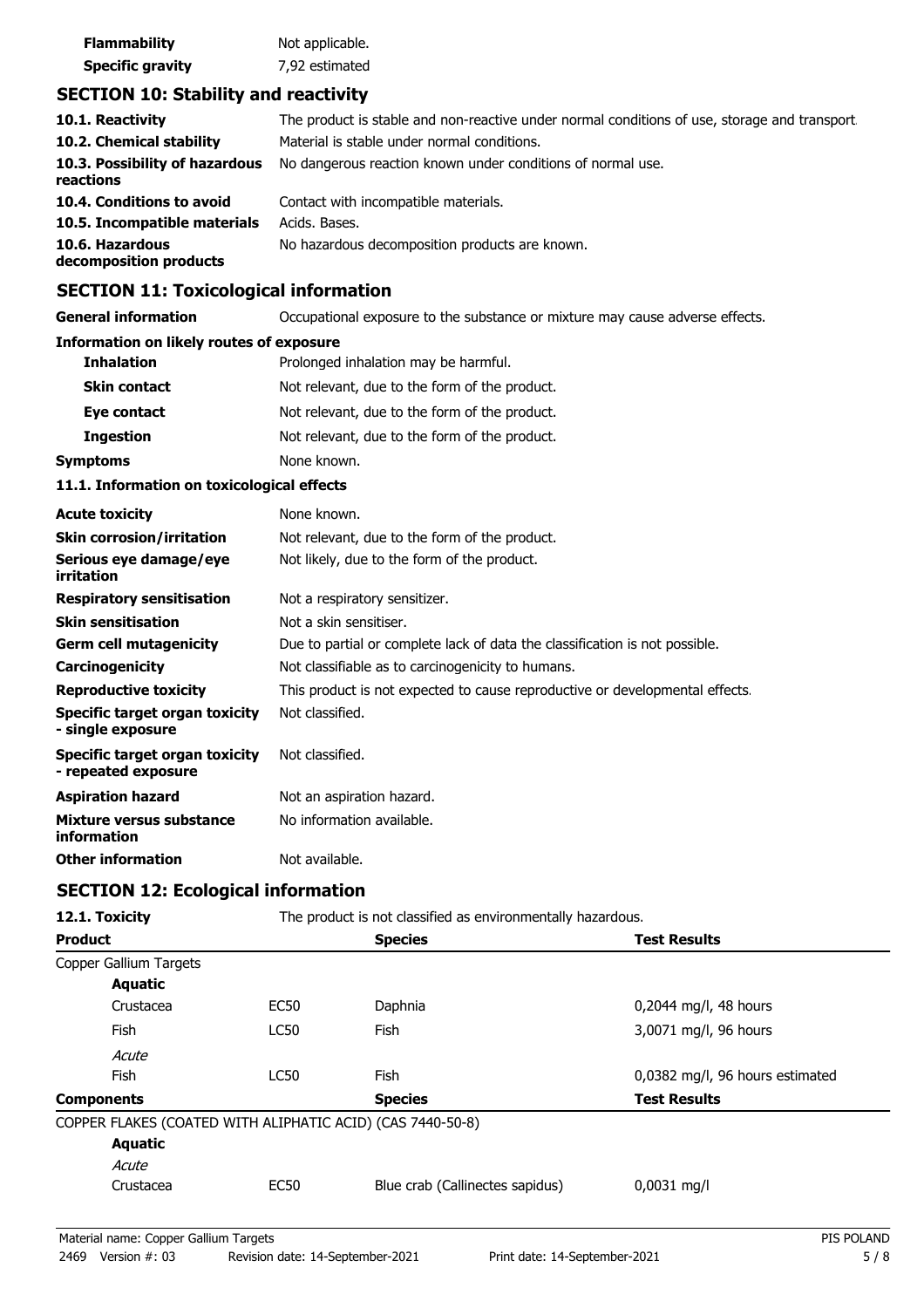| <b>Components</b> |      | <b>Species</b>                                                      | <b>Test Results</b> |
|-------------------|------|---------------------------------------------------------------------|---------------------|
| <b>Fish</b>       | LC50 | Fathead minnow (Pimephales promelas) 0,0219 - 0,0446 mg/l, 96 hours |                     |

\* Estimates for product may be based on additional component data not shown.

| 12.2. Persistence and<br>degradability                    |                                                                                                                                                                                            |
|-----------------------------------------------------------|--------------------------------------------------------------------------------------------------------------------------------------------------------------------------------------------|
| 12.3. Bioaccumulative<br>potential                        | No data available.                                                                                                                                                                         |
| <b>Partition coefficient</b><br>n-octanol/water (log Kow) | Not available.                                                                                                                                                                             |
| <b>Bioconcentration factor (BCF)</b>                      | Not available.                                                                                                                                                                             |
| 12.4. Mobility in soil                                    | No data available.                                                                                                                                                                         |
| 12.5. Results of PBT and<br><b>vPvB</b> assessment        | Not a PBT or vPvB substance or mixture.                                                                                                                                                    |
| 12.6. Other adverse effects                               | No other adverse environmental effects (e.g. ozone depletion, photochemical ozone creation<br>potential, endocrine disruption, global warming potential) are expected from this component. |

### **SECTION 13: Disposal considerations**

#### **13.1. Waste treatment methods**

| <b>Residual waste</b>                  | Whatever cannot be saved for recovery or recycling should be managed in an appropriate and<br>approved waste facility. Processing, use or contamination of this product may change the waste<br>management options. |
|----------------------------------------|---------------------------------------------------------------------------------------------------------------------------------------------------------------------------------------------------------------------|
| <b>Contaminated packaging</b>          | Since emptied containers may retain product residue, follow label warnings even after container is<br>emptied. Empty containers should be taken to an approved waste handling site for recycling or<br>disposal.    |
| EU waste code                          | The Waste code should be assigned in discussion between the user, the producer and the waste<br>disposal company.                                                                                                   |
| <b>Disposal</b><br>methods/information | Collect and reclaim or dispose in sealed containers at licensed waste disposal site.                                                                                                                                |
| <b>Special precautions</b>             | Dispose in accordance with all applicable regulations.                                                                                                                                                              |

### **SECTION 14: Transport information**

#### **ADR**

14.1. - 14.6.: Not regulated as dangerous goods.

#### **RID**

14.1. - 14.6.: Not regulated as dangerous goods.

#### **ADN**

14.1. - 14.6.: Not regulated as dangerous goods.

#### **IATA**

14.1. - 14.6.: Not regulated as dangerous goods.

#### **IMDG**

14.1. - 14.6.: Not regulated as dangerous goods.

### **SECTION 15: Regulatory information**

#### **15.1. Safety, health and environmental regulations/legislation specific for the substance or mixture**

### **EU regulations**

**Regulation (EC) No. 1005/2009 on substances that deplete the ozone layer, Annex I and II, as amended** Not listed.

**Regulation (EU) 2019/1021 On persistent organic pollutants (recast), as amended**

Not listed.

**Regulation (EU) No. 649/2012 concerning the export and import of dangerous chemicals, Annex I, Part 1 as amended**

Not listed.

**Regulation (EU) No. 649/2012 concerning the export and import of dangerous chemicals, Annex I, Part 2 as amended**

Not listed.

**Regulation (EU) No. 649/2012 concerning the export and import of dangerous chemicals, Annex I, Part 3 as amended**

Not listed.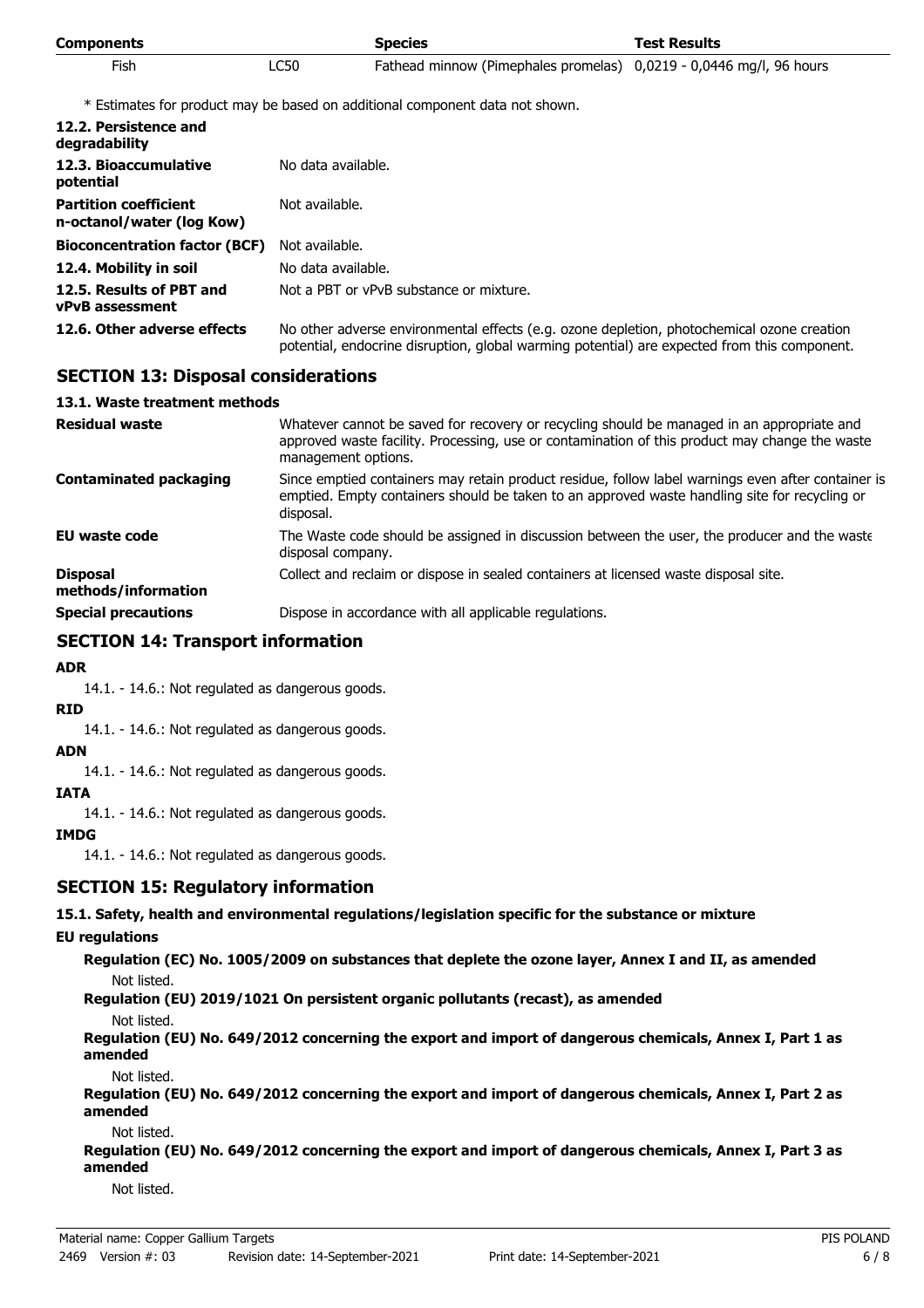|                                              | Regulation (EU) No. 649/2012 concerning the export and import of dangerous chemicals, Annex V as amended                                                                                                                                                                                                                                                                                                                                                                                                                                                                                                                                                                                                                                                                                                                                                                                                                                                                                                                    |
|----------------------------------------------|-----------------------------------------------------------------------------------------------------------------------------------------------------------------------------------------------------------------------------------------------------------------------------------------------------------------------------------------------------------------------------------------------------------------------------------------------------------------------------------------------------------------------------------------------------------------------------------------------------------------------------------------------------------------------------------------------------------------------------------------------------------------------------------------------------------------------------------------------------------------------------------------------------------------------------------------------------------------------------------------------------------------------------|
| Not listed.                                  | Regulation (EC) No. 166/2006 Annex II Pollutant Release and Transfer Registry, as amended                                                                                                                                                                                                                                                                                                                                                                                                                                                                                                                                                                                                                                                                                                                                                                                                                                                                                                                                   |
|                                              | COPPER FLAKES (COATED WITH ALIPHATIC ACID) (CAS 7440-50-8)                                                                                                                                                                                                                                                                                                                                                                                                                                                                                                                                                                                                                                                                                                                                                                                                                                                                                                                                                                  |
|                                              | Regulation (EC) No. 1907/2006, REACH Article 59(10) Candidate List as currently published by ECHA                                                                                                                                                                                                                                                                                                                                                                                                                                                                                                                                                                                                                                                                                                                                                                                                                                                                                                                           |
| Not listed.                                  |                                                                                                                                                                                                                                                                                                                                                                                                                                                                                                                                                                                                                                                                                                                                                                                                                                                                                                                                                                                                                             |
| <b>Authorisations</b>                        |                                                                                                                                                                                                                                                                                                                                                                                                                                                                                                                                                                                                                                                                                                                                                                                                                                                                                                                                                                                                                             |
| Not listed.                                  | Regulation (EC) No. 1907/2006, REACH Annex XIV Substances subject to authorization, as amended                                                                                                                                                                                                                                                                                                                                                                                                                                                                                                                                                                                                                                                                                                                                                                                                                                                                                                                              |
| <b>Restrictions on use</b>                   |                                                                                                                                                                                                                                                                                                                                                                                                                                                                                                                                                                                                                                                                                                                                                                                                                                                                                                                                                                                                                             |
| amended                                      | Regulation (EC) No. 1907/2006, REACH Annex XVII Substances subject to restriction on marketing and use as                                                                                                                                                                                                                                                                                                                                                                                                                                                                                                                                                                                                                                                                                                                                                                                                                                                                                                                   |
| Not listed.<br>mutagens at work, as amended. | Directive 2004/37/EC: on the protection of workers from the risks related to exposure to carcinogens and                                                                                                                                                                                                                                                                                                                                                                                                                                                                                                                                                                                                                                                                                                                                                                                                                                                                                                                    |
| Not listed.                                  |                                                                                                                                                                                                                                                                                                                                                                                                                                                                                                                                                                                                                                                                                                                                                                                                                                                                                                                                                                                                                             |
| <b>Other EU regulations</b>                  |                                                                                                                                                                                                                                                                                                                                                                                                                                                                                                                                                                                                                                                                                                                                                                                                                                                                                                                                                                                                                             |
|                                              | Directive 2012/18/EU on major accident hazards involving dangerous substances, as amended                                                                                                                                                                                                                                                                                                                                                                                                                                                                                                                                                                                                                                                                                                                                                                                                                                                                                                                                   |
|                                              | COPPER FLAKES (COATED WITH ALIPHATIC ACID) (CAS 7440-50-8)                                                                                                                                                                                                                                                                                                                                                                                                                                                                                                                                                                                                                                                                                                                                                                                                                                                                                                                                                                  |
| <b>Other regulations</b>                     | The product is classified and labelled in accordance with Regulation (EC) 1272/2008 (CLP<br>Regulation) as amended.                                                                                                                                                                                                                                                                                                                                                                                                                                                                                                                                                                                                                                                                                                                                                                                                                                                                                                         |
| <b>National regulations</b>                  | Follow national regulation for work with chemical agents.<br>This safety data sheet conforms to the following laws, regulations and standards:<br>Act on the management of packaging and packaging waste of June 13, 2013<br>Regulation of the Minister of Health of June 11, 2012 on the categories of dangerous substances<br>and dangerous preparations whose packaging should be fitted with child-resistant closures and a<br>tactile warning of danger<br>REGULATION OF THE MINISTER OF HEALTH of February 2, 2011 on tests and measurements of<br>factors harmful to health in working environments<br>Regulation of Ministry of Labor and Social Policy of November 29, 2002. On the matter of maximum<br>permissible concentrations and intensities of harmful factors in the work environment (Journal of<br>Laws No. 217, item. 1,833)<br>Young people under 18 years old are not allowed to work with this product according to EU<br>Directive 94/33/EC on the protection of young people at work, as amended. |

### **Poland. Substances that could yield hazardous waste (Law on waste, DZ.U. poz. 21/2013, Annex 4)**

COPPER FLAKES (COATED WITH ALIPHATIC ACID) (CAS 7440-50-8)

| 15.2. Chemical safety | No Chemical Safety Assessment has been carried out. |
|-----------------------|-----------------------------------------------------|
| assessment            |                                                     |

## **SECTION 16: Other information**

| <b>List of abbreviations</b>                                                           | Not available.                                                                                                                                                                                                  |
|----------------------------------------------------------------------------------------|-----------------------------------------------------------------------------------------------------------------------------------------------------------------------------------------------------------------|
| <b>References</b>                                                                      | Not available.                                                                                                                                                                                                  |
| <b>Information on evaluation</b><br>method leading to the<br>classification of mixture | The classification for health and environmental hazards is derived by a combination of calculatior<br>methods and test data, if available.                                                                      |
| <b>Training information</b>                                                            | Follow training instructions when handling this material.                                                                                                                                                       |
| <b>Further information</b>                                                             | <b>Transportation Emergency</b><br>Call Chemtrec at:<br>International: 703.741.5970<br>Spain: 900.868.538<br>Switzerland: 0800.564.402<br>Chemtrec's toll free, mobile-enabled number in Germany – 0800 1817059 |